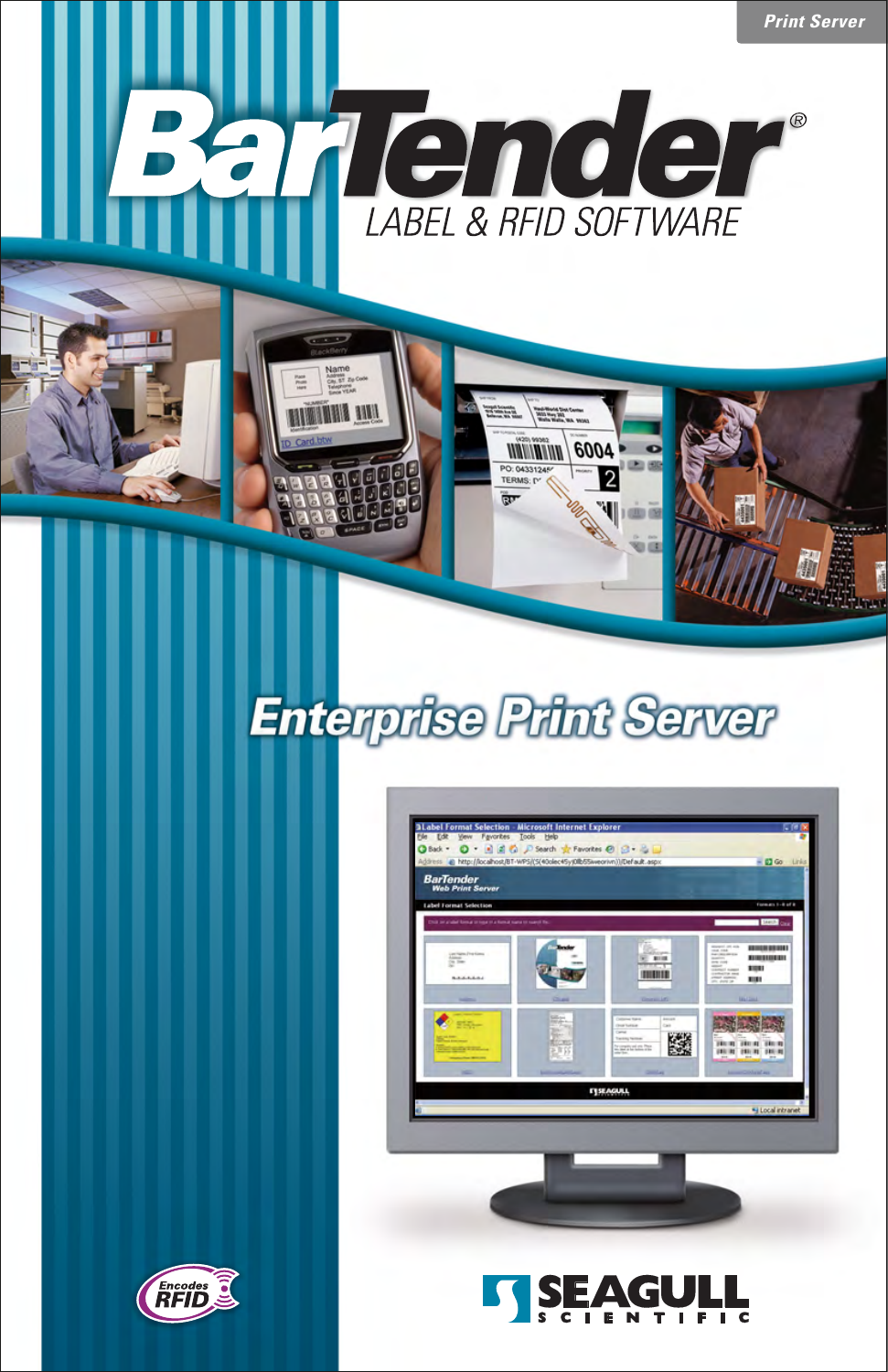### **Centralized Label Printing Made Easy**

The Enterprise Print Server edition of BarTender builds upon the strengths of the RFID Enterprise edition to define a whole a new standard of label software power. Advances in centralized print management and unique web-based printing technology allow you to specify and launch label jobs from almost any computer anywhere.

#### *Shared, Centralized Printing*

The Enterprise Print Server edition provides the enhanced integration, load handling, and management capabilities required to specify, launch and distribute numerous label jobs using *one* copy of BarTender running on a single "label printing server."

#### *Print Job Administration Using Standard Windows Functions*

Seagull is the only label software company whose printer drivers fully support the Windows Print Spooler. That's

| Printers and Faxes            |                    |        |          |                                |              |  |
|-------------------------------|--------------------|--------|----------|--------------------------------|--------------|--|
| File:<br>Fdit<br>View         | Favorites<br>Tools | Help   |          |                                |              |  |
| Back.                         |                    | Search |          | Folders                        |              |  |
| Address<br>Printers and Faxes |                    |        |          |                                | Go           |  |
| Name                          | Documents          | Status |          |                                | Comments     |  |
| Acmo Label Printer            | $\Omega$           |        |          | User Intervention Required     | Ribbon Error |  |
| HP Laser Jet 1200             | $\Omega$           |        |          | Read Acme Label Printer Status |              |  |
| Lexmark X642e                 | Ω                  | Read   | Printer: | Acme Label Printer             |              |  |
| Xerox Phaser 7750             | n                  | Read   | Port:    | COM1:                          |              |  |
|                               |                    |        | Status:  | - Ribbon Error                 |              |  |

*With all BarTender editions, printer status from Drivers by Seagull ™ displays in standard Windows dialogs.*

> why BarTender (all editions) is the only label program that lets you view and manage print jobs using the standard Windows Print Manager you already know. This includes display of label, ready and other status information. No custom spoolers or proprietary print managers are required!

#### *Use on any Number of Computers at no Additional Cost*

Licensing for Enterprise Print Server is based on the number of printers used, *not* the number of PCs. Therefore, with a single license, you can optionally install BarTender on any combination of servers and workstations on the network.

#### *Easy Control from non-Windows Systems*

TCP/IP communication enjoys broad support across many operating systems. Therefore, whether your applications run on AS/400, Linux, AIX, or Windows (etc.), you can easily manage your BarTender Print Server label jobs from just about anywhere.

#### *New Web-based Printing Technology*

One easy way for Enterprise Print Server users to remotely control label jobs is with the easy-to-use web client.



*BarTender converts data-entry screens into HTML for display in any browser.*

Simply enter the appropriate address (URL) into your web browser, scroll through the displayed preview images of your available label formats, and "click" the one you want to print. Print-time data prompts designed in BarTender are automatically converted into HTML and transmitted to your web client for display and data entry.

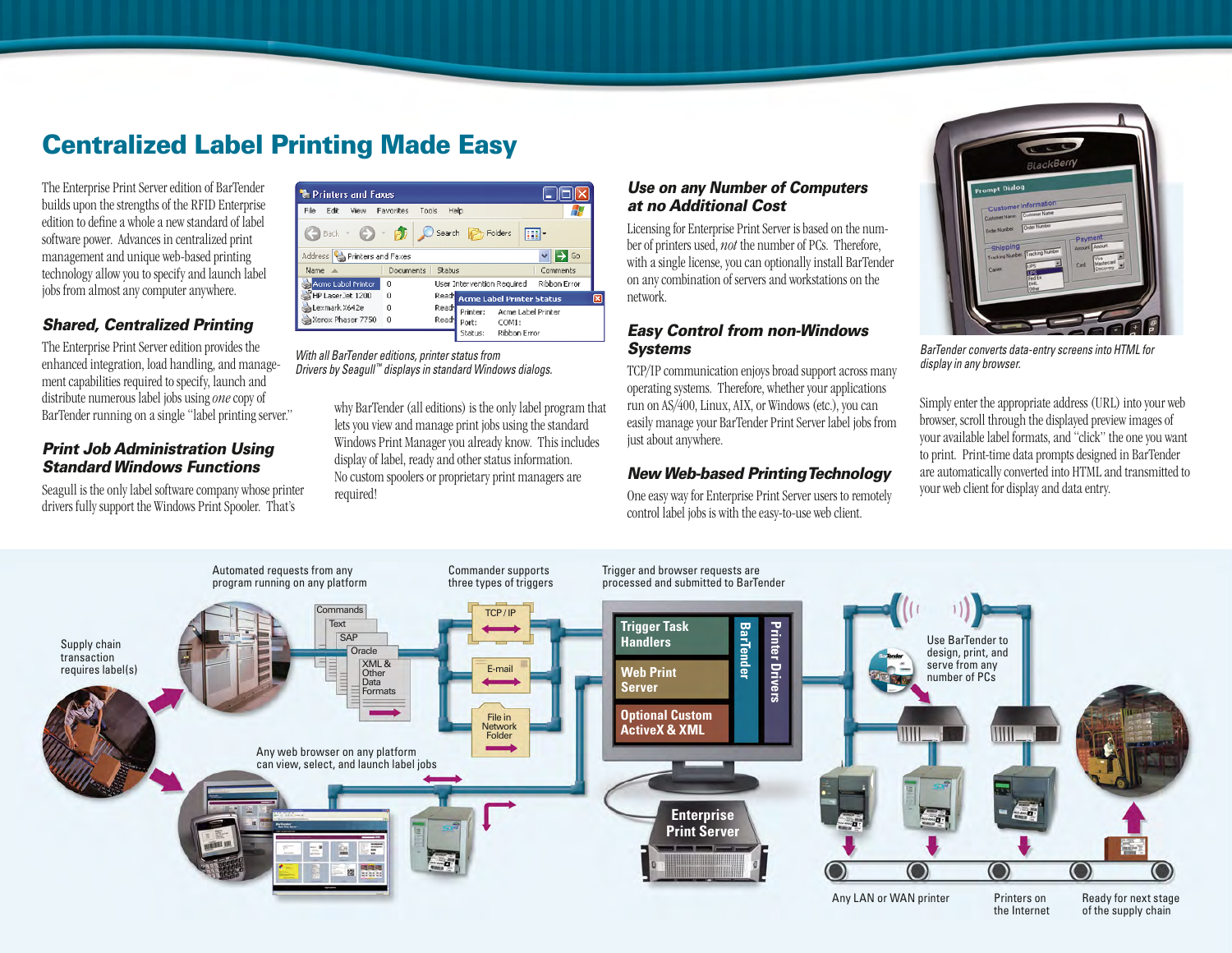# **Advanced**

#### *TCP/IP Socket Connectivity Improves Remote Automation*

Automated control of the Enterprise Print Server edition is provided by an enhanced version of our "Commander" integration utility. In addition to launching print jobs in response to detection of a data file or receipt of an e-mail, the Print Server version adds TCP/IP socket connectivity. This allows other programs to establish a remote connection, transmit label data, and automatically launch BarTender print jobs from just about anywhere using a standard, interactive networking protocol.

#### *High Performance Control using BarTender XML Script*

Applications that control BarTender now have an alterative to issuing individual ActiveX commands. BarTender can accept numerous XML script commands in a single message block and execute them in sequence.

#### *XML Data Transforms Using XSL*

The Print Server edition of Commander can convert from any XML into almost any format, including script that can be used to control BarTender.

#### *Multi-Threading Optimizes Throughput*

The Enterprise Print Server edition introduces special performance enhancements for processing multiple print jobs from multiple users. One key advantage is the new, multi-threaded architecture of the Commander utility that allows it to receive, prepare, launch, and monitor new print jobs without having to wait for existing jobs to finish

## **Integration RFID Label Support**

Enterprise Print Server includes all features from the RFID Enterprise edition. That means you can "drag and drop" RFID objects into your label designs the same easy way you create bar codes and other label objects.



#### *Support for the Latest Tag Types and Data Formats*

The RFID Enterprise edition supports most available tag types, including EPC Class 1, Gen2, ISO 18000-6b, ISO 15693, Tag-It, I-CODE, TagSys, My-d, Picotag, and more. Supported data formats include Wal-Mart, DoD, EPC, and custom formats.



#### *On-Screen RFID Tag Display*

On-screen "ghosted" outlines of the RFID antenna, chip and substrate help you avoid printing in undesirable locations.

#### *For more RFID, see the "Full Details" brochure*